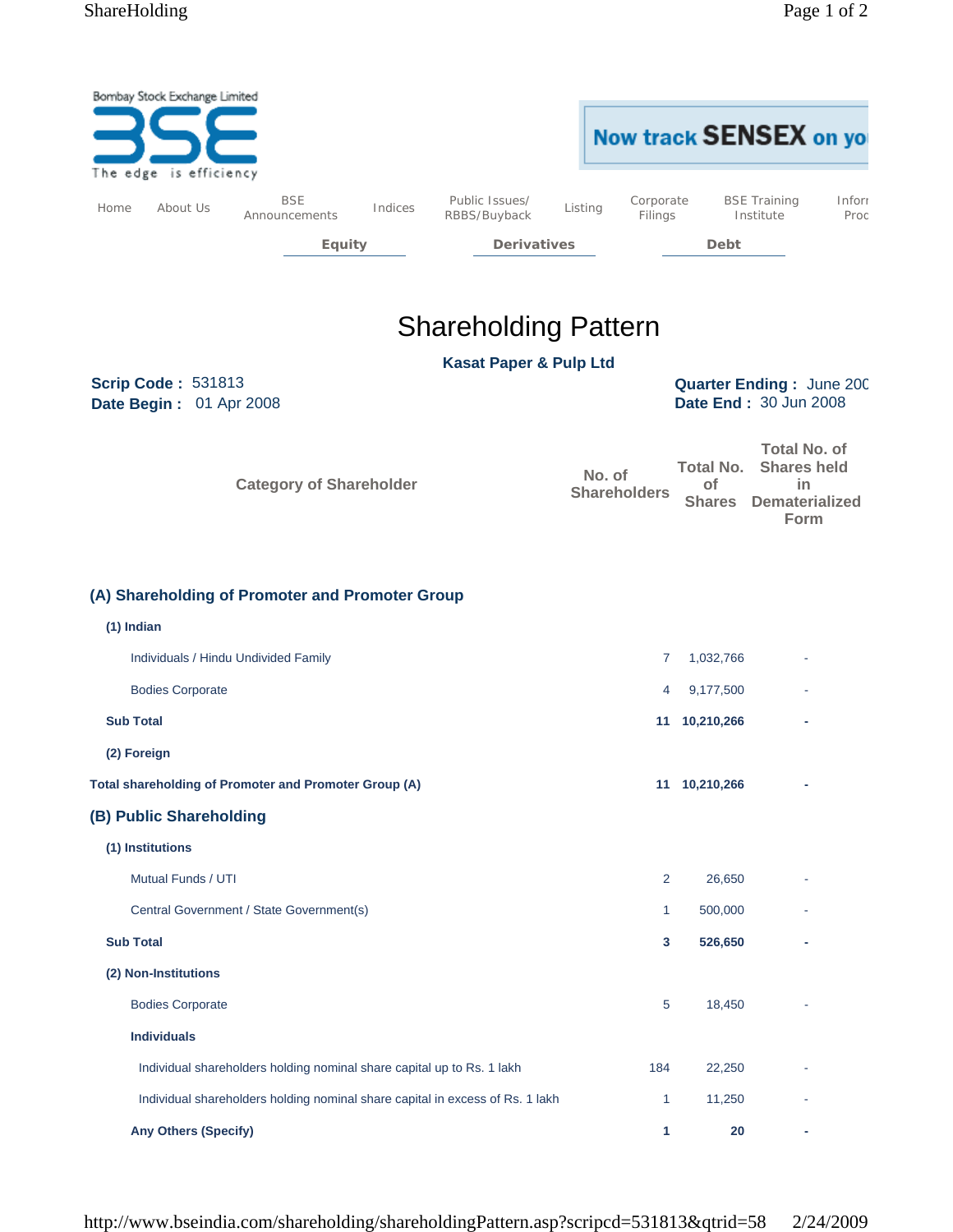## ShareHolding Page 2 of 2

| Non Resident Indians                                                                    |     | 20         |   |
|-----------------------------------------------------------------------------------------|-----|------------|---|
| <b>Sub Total</b>                                                                        | 191 | 51,970     | - |
| <b>Total Public shareholding (B)</b>                                                    | 194 | 578,620    | - |
| Total $(A)+(B)$                                                                         | 205 | 10,788,886 | - |
| (C) Shares held by Custodians and against which Depository<br>Receipts have been issued |     | ۰          |   |
| Total $(A)+(B)+(C)$                                                                     | 205 | 10,788,886 |   |

Amit Choudhary Compliance Officer

**Notes:**

**Click here for** Shareholding belonging to the category "Promoter and Promoter Group"

**Click here for** Shareholding belonging to the category "Public" and holding more than 1% of the Total No. of Sha **Click here for** Details of Locked-in Shares

**Click here for** Details of Depository Receipts (DRs)

**Click here for** Holding of Depository Receipts (DRs), where Underlying Shares are in Excess of 1% of the Total N

#### **Back**

## Contact Information | Company Results | Announcements | Shareholding Pattern | Stock Reach | Charting

Systems & Processes Members | Investor Desk | Research/Publications | Careers | Archives

Contact Us | Disclaimer | Site Help | Site Map | Useful links